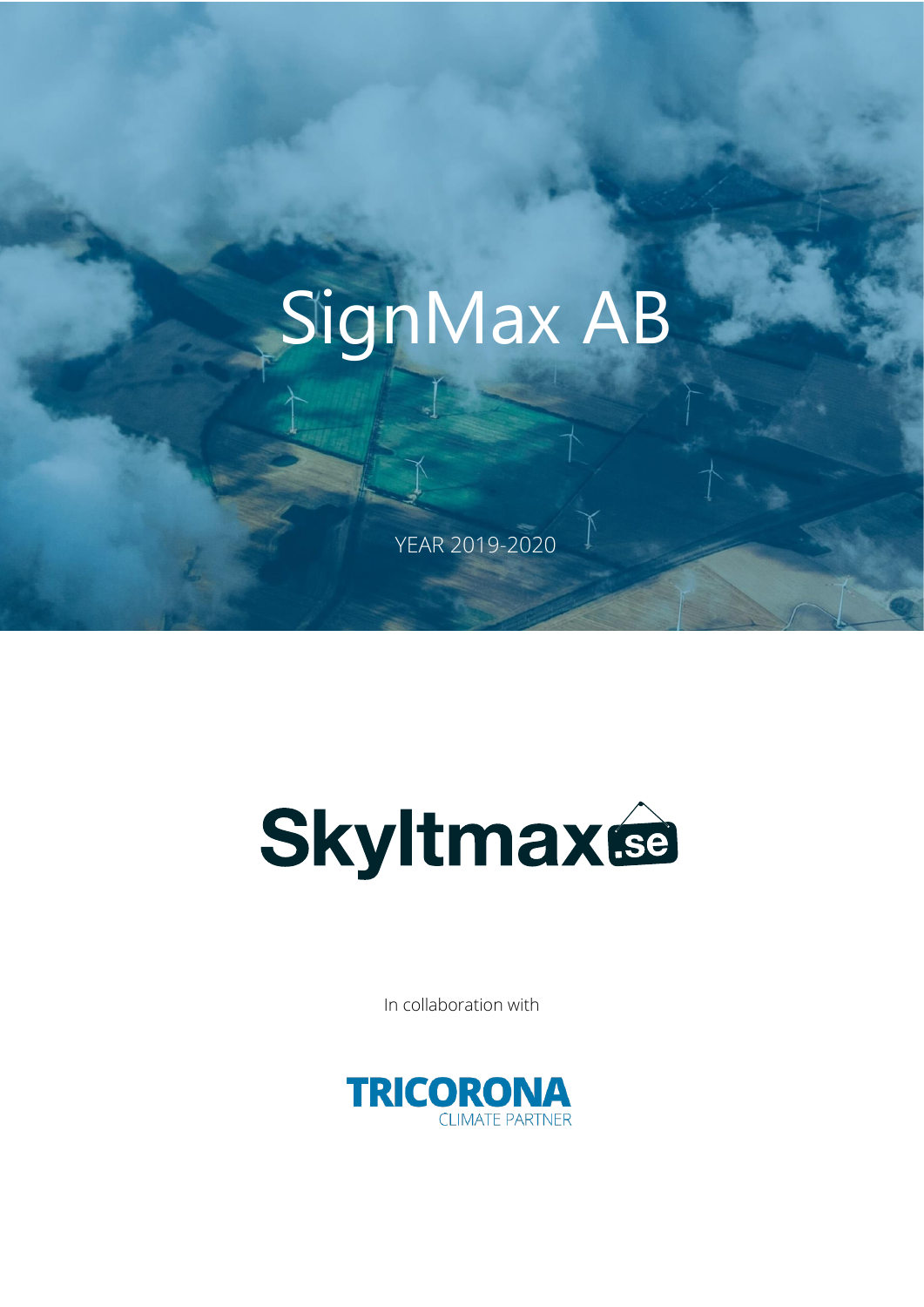# Table of contents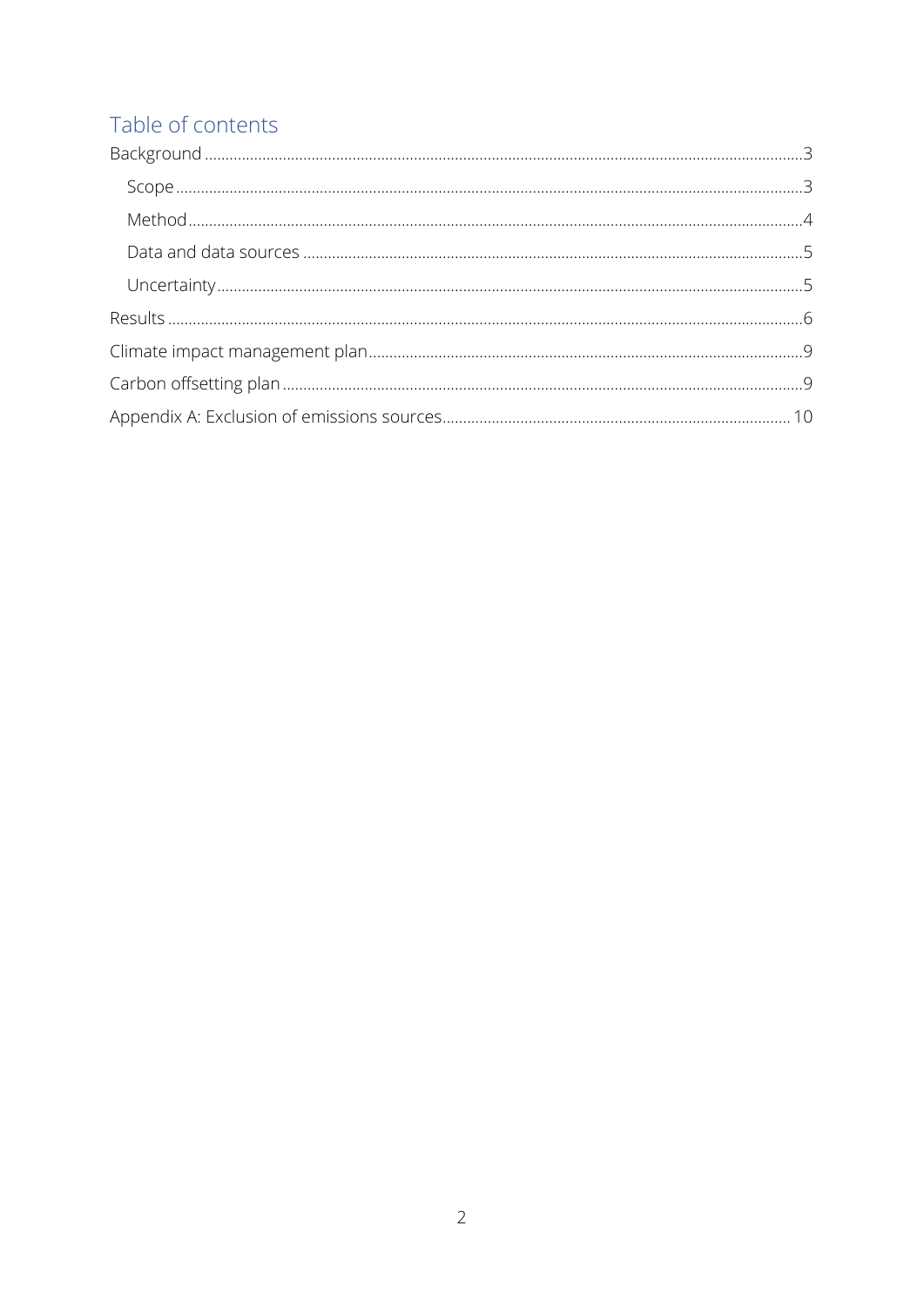# <span id="page-2-0"></span>Background

SignMax AB, established 2008, is a company specialized in digitalized sign manufacturing. The company with office and production is located in Landvetter with global sales and shipping. During 2020 and in collaboration with Tricorona Climate Partner (Tricorona), SignMax AB (SignMax) has quantified the climate impact of its operations for the period 1 May 2019 – 30 April 2020. Calculations have been undertaken by Tricorona Climate Partner AB and are based on activity data provided by SignMax.

The total carbon footprint of SignMax operations during 2019–2020 amounts to 862 tonnes  $CO<sub>2</sub>e.$ 

### <span id="page-2-1"></span>Scope

In accordance with the Greenhouse gas-protocol the greenhouse gas emissions are divided in three scopes based on the company's operations. Scope 1 emissions are direct emissions from owned or controlled sources. Scope 2 emissions are indirect emissions from the purchased energy. Scope 3 emissions are all other indirect emissions.



#### *Table 1. Total climate impact (tonnes CO2e) divided by scope*

| GHG-scope            | Climate impact (tonnes $CO2e$ ) | Share |
|----------------------|---------------------------------|-------|
| Scope 1              |                                 | 0.2%  |
| Scope 2              | 2,1                             | 0,2%  |
| Scope 3              | 858,2                           | 99,5% |
| Total climate impact | 862.4                           | 100%  |

As presented in Table 1 the main part of SignMax's operations' climate impact is found in scope 3. The greenhouse gas emissions mainly derive from material and transportation.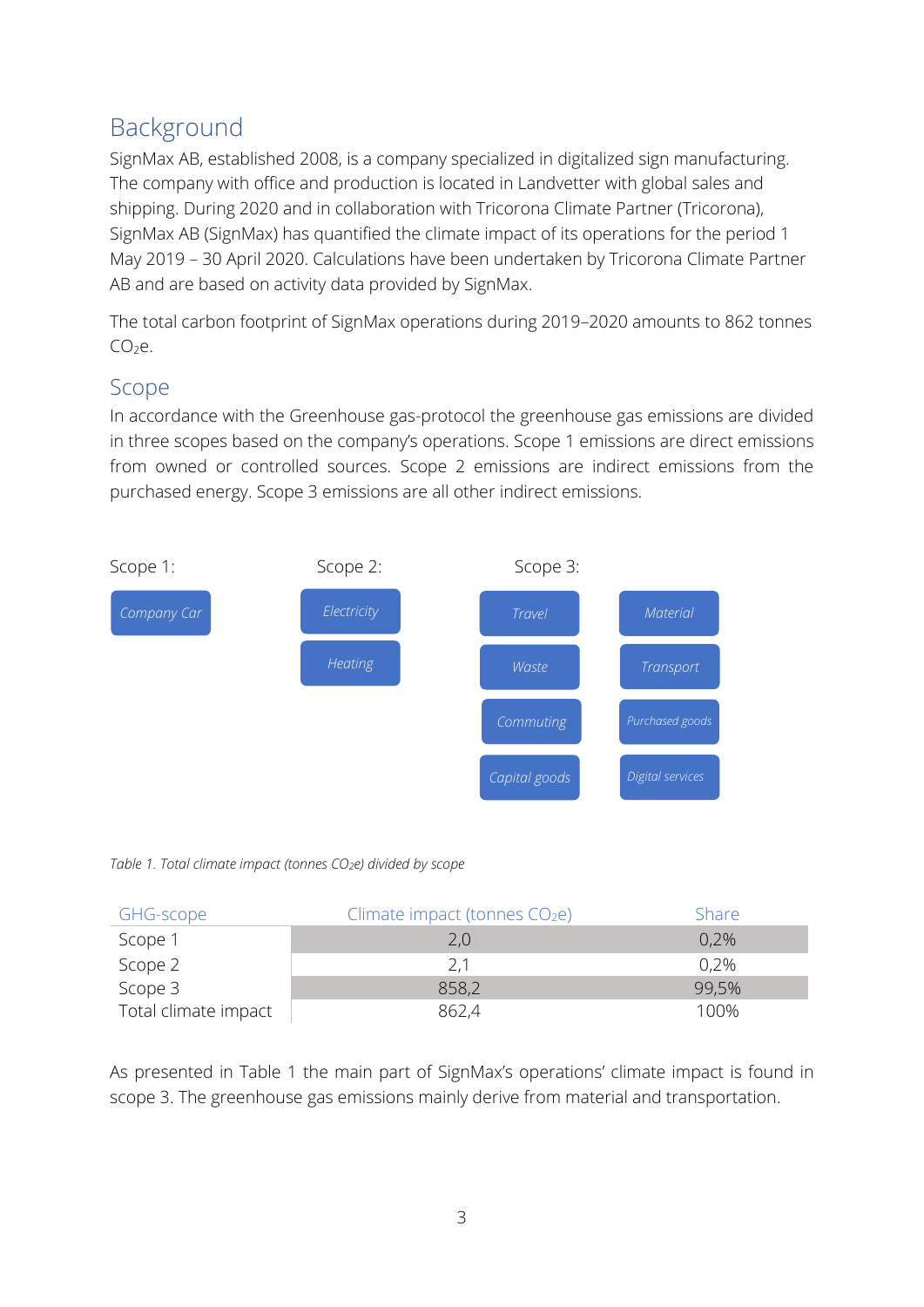## <span id="page-3-0"></span>Method

The method for quantification of the carbon footprint is based on the below listed documents.

- GHG protocol Corporate Standard
- GHG Protocol Scope 2 Guidance
- GHG Protocol Corporate Value Chain (scope 3)

The GHG protocol has been selected because it is one of the most established and frequently applied standards to quantify climate impact of businesses. The carbon footprint of the selected subject is calculated based on an operational control approach. Emissions from electricity have been calculated using the market-based approach.

The following greenhouse gases have been included in the calculations.

- Carbon dioxide  $(CO<sub>2</sub>)$
- Methane  $(CH_4)$
- Nitric Oxide  $(N_20)$
- Hydrofluorocarbons (HFCs)
- Perfluorocarbons (PFCs)
- Sulfur hexafluoride  $(SH_6)$

Each gas's corresponding global warming potential is obtained from the IPCC Assessment report 5 (2014). Total emissions are measured in  $CO<sub>2</sub>$  equivalents ( $CO<sub>2</sub>e$ ). All emissions in scope 1 and 2 relevant to the applied system boundaries are included and have been quantified, as well as all relevant and feasibly quantifiable emissions in scope 3. Emission reporting categories are unchanged throughout the reporting period.

Total climate impact is presented in tonnes carbon dioxide equivalents ( $CO<sub>2</sub>e$ ).

#### Scope 1

In scope 1 fuel from the company cars is reported.

#### Scope 2

Scope 2 include emissions from electricity and heating used in offices as well as in the production process.

#### Scope 3

The following categories of scope 3 emissions are relevant and have been quantified

- Category 1 Purchased goods and services
- Category 2 Capital goods
- Category 3 Fuel and other energy-related activities
- Category 4 Upstream transportation and distribution
- Category 5 Waste generated in operations
- Category 6 Business travel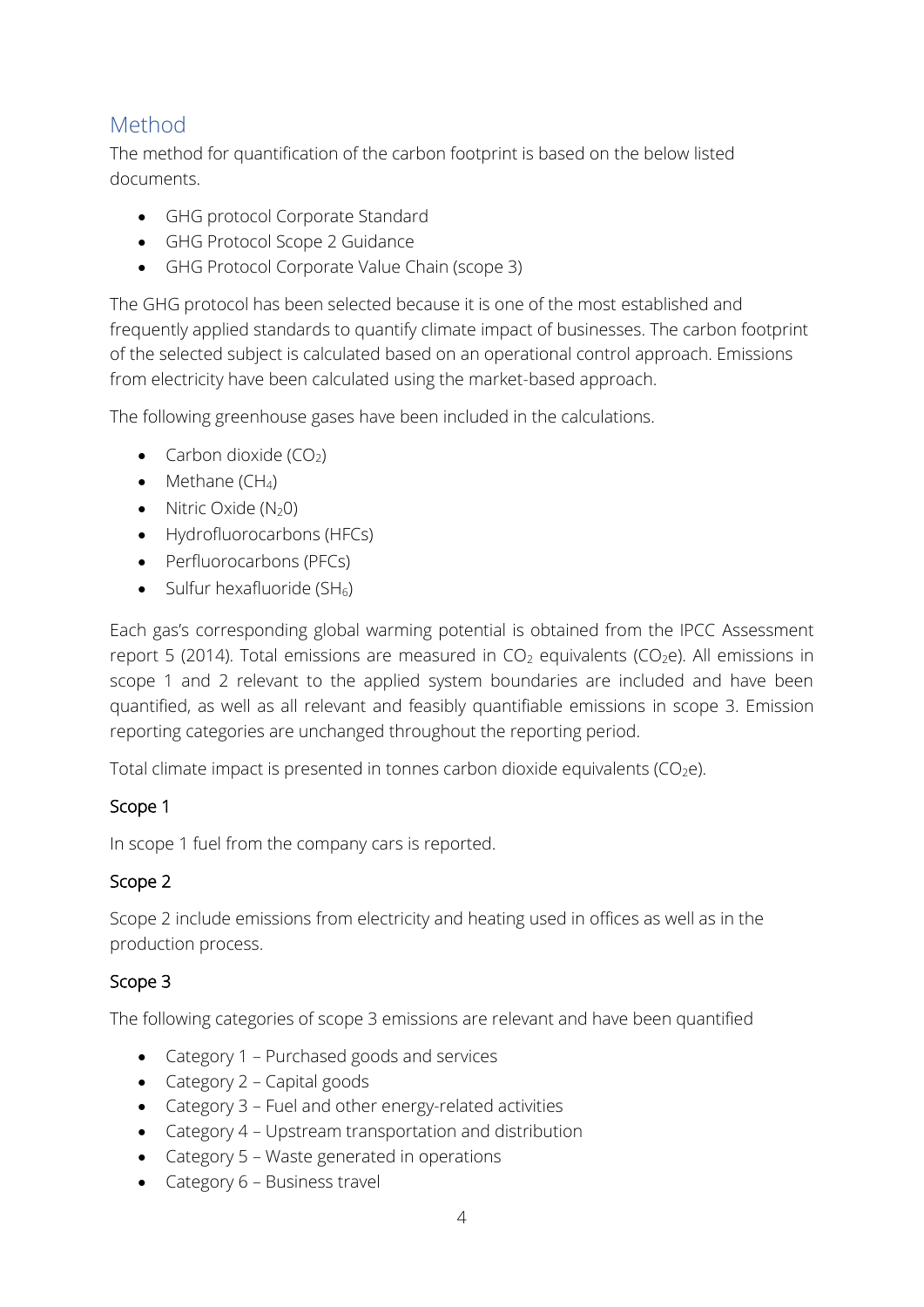- Category 7 Employee commuting
- Category 9 Downstream transportation and distribution

#### <span id="page-4-0"></span>Data and data sources

In calculating SignMax's climate impact, both primary and secondary data have been used. Primarily, primary data has been used. Where this has not been possible, secondary data based on average values or estimates have been used in the climate calculations.

All activity data have been supplied by SignMax. Information about the employee commuting have been gathered from the employees.

Emission factors used to quantify the greenhouse gas emissions from the operations comes from established databases and sources such as DEFRA, The Swedish Transport Administration (Trafikverket), Network for Transport Measures and others.

Values for activity data used in the climate calculation are supplied by SignMax. Tricorona has in turn developed and selected emission factors and templates used in the climate calculation. The factor used by Tricorona to account for the high-altitude effects of air travel is 1.9.

#### <span id="page-4-1"></span>**Uncertainty**

<span id="page-4-2"></span>The secondary data used in the calculations are regarded as the biggest source of uncertainty and have been minimized to greatest extent possible. Moreover, the use of average emission factors always implies some degree of uncertainty.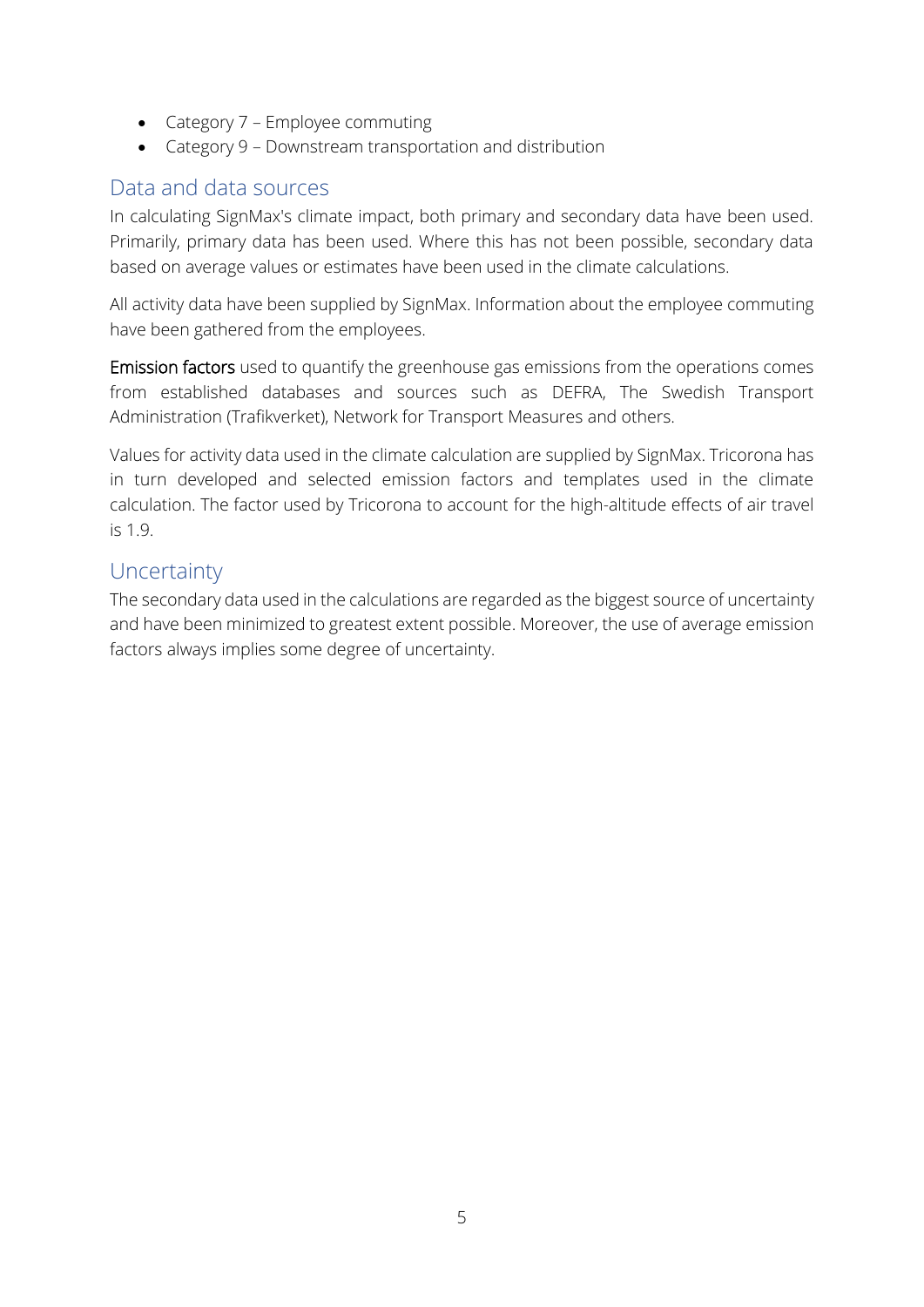# Results

SignMax climate impact during the business year 2019-2020 amounts to 862 tonnes  $CO<sub>2</sub>e$ , where materials have the biggest share, 49%, followed by transportation 31%, see Figure 1 below. The business' climate impact compared to turnover amounted to 9,1 tonnes CO<sub>2</sub>e/MSEK, which is a decrease by 4,9% from 9,6 tonnes CO<sub>2</sub>e/MSEK 2018-2019.



*Figure 1. Climate impact (tonnes CO2e) per category.*

Energy is the climate impact derived from used electricity and heating in SignMax premises. Travel contains all traveling made with train, boat, on road, flights and hotel accommodations. Materials are all the materials used in SignMax production. Transports upstream refers to transportation of purchased materials and goods to SignMax. Transports downstream refers to all transportation from SignMax to costumers globally. Purchased goods includes climate impact from purchases not included in capital goods or food, such as electronics and clothes for example.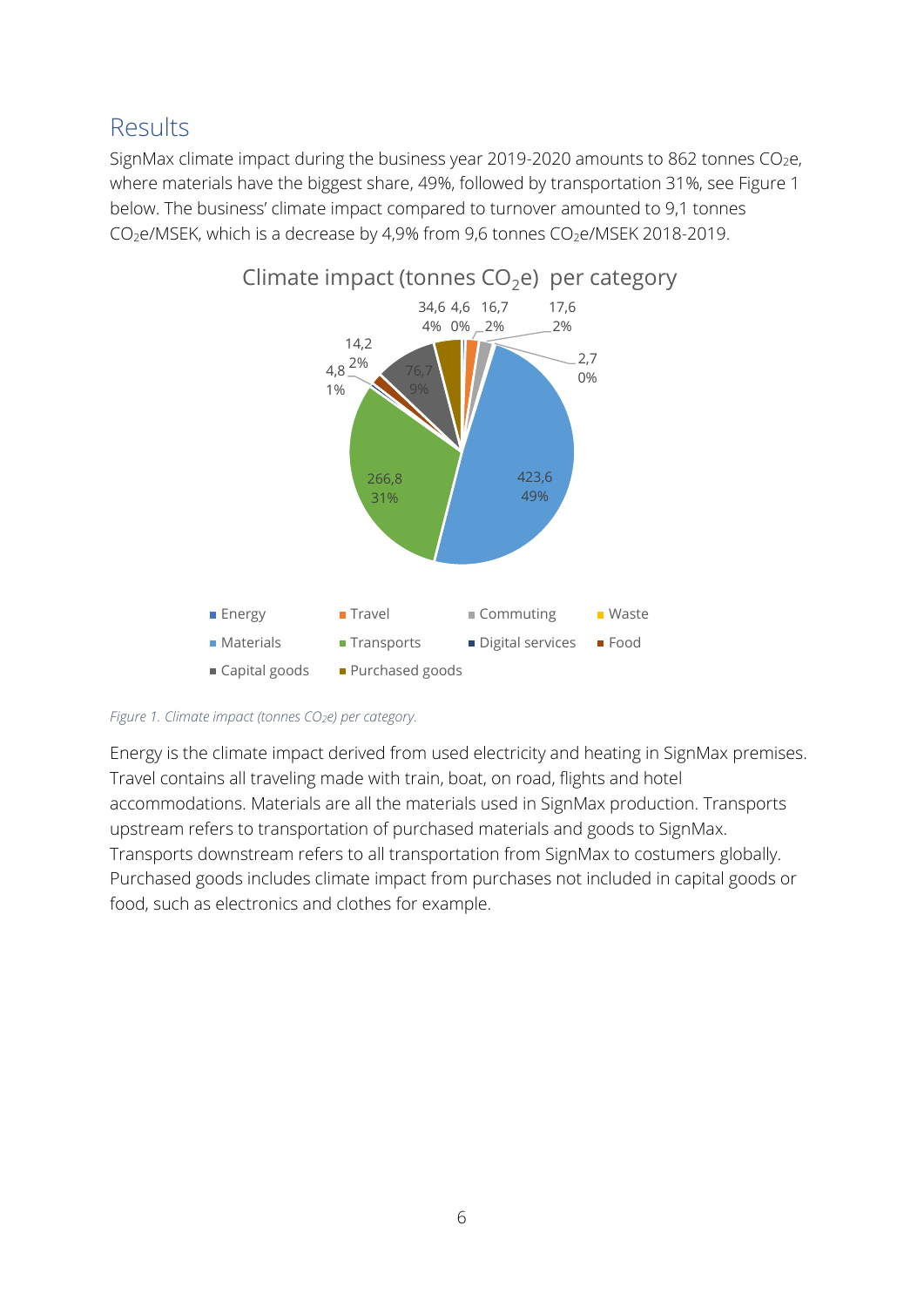|                       | Total (tons       | Total (tons       |                   |               |
|-----------------------|-------------------|-------------------|-------------------|---------------|
|                       | CO <sub>2</sub> e | CO <sub>2</sub> e | <b>Difference</b> | Part of total |
| Category              | 2018/2019         | 2019/2020         | $\%$              | emissions     |
| Capital goods         | 82,8              | 76,7              | $-7,4%$           | 8,9%          |
| Commuting             | 17,5              | 17,6              | 0,6%              | 2,0%          |
| Digital services      | 4,5               | 4,8               | 6,4%              | 0,6%          |
| Energy                | 12,3              | 4,6               | $-62,8%$          | 0,5%          |
| Food                  | 11,6              | 14,2              | 22,6%             | 1,6%          |
| Materials             | 332,5             | 423,6             | 27,4%             | 49,1%         |
| Purchased goods       | 12,6              | 34,6              | 175,1%            | 4,0%          |
| Transports downstream | 181,0             | 256,5             | 42%               | 29,7%         |
| Transport upstream    | 30,4              | 10,2              | $-66%$            | 1,2%          |
| Travel                | 45,3              | 16,7              | $-63,1%$          | 1,9%          |
| Waste                 | 2,9               | 2,7               | $-5,6%$           | 0,3%          |
| Total                 | 733,3             | 862,4             | 18%               | 100%          |

#### *Table 1. Climate impact (tonnes CO2e) per category.*

SignMax has during the operation year 2019/2020 increased sales and therefore their climate impact has increased as well.



Climate impact (tonnes  $CO<sub>2</sub>e$ ) per year and category

*Figure 2. Climate impact (tonnes CO2e) per category and year.*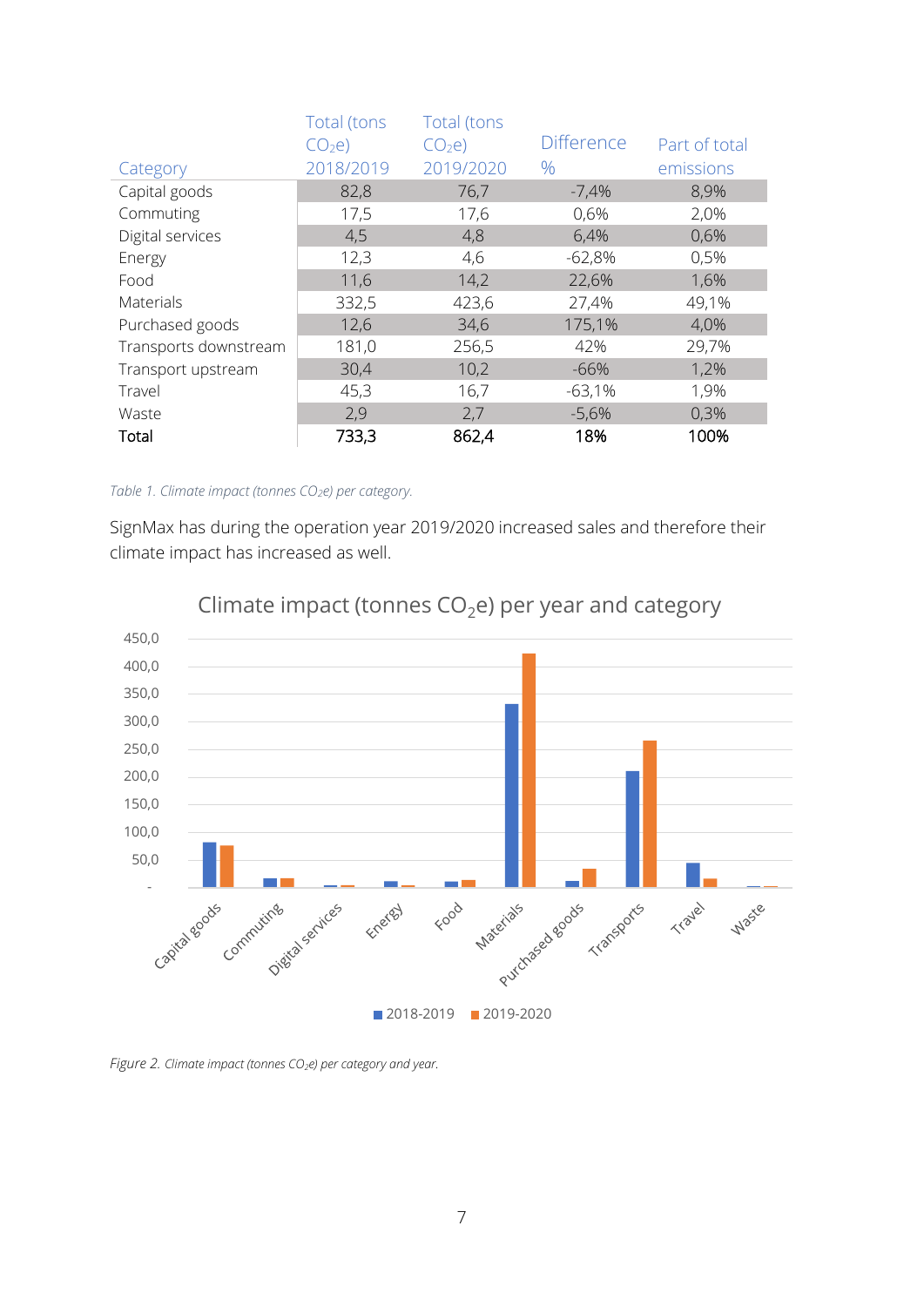|                          | Total (tons $CO2e$ ) | Total (tons $CO2e$ ) | Part of total | <b>Differen</b> |
|--------------------------|----------------------|----------------------|---------------|-----------------|
| Material                 | 2018/2019            | 2019/2020            | emissions     | ce %            |
| Adhesiv                  | 1,67                 | 0,31                 | 0,07%         | $-81%$          |
| Akryl                    | 25,88                | 39,96                | 9,43%         | 54%             |
| Alkaline degreaser       | 2,03                 | 1,93                 | 0,46%         | $-5%$           |
| Aluminium                | 133,80               | 187,94               | 44,37%        | 40%             |
| Beads, glass/plastic     | 0,99                 | 1,48                 | 0,35%         | 49%             |
| <b>Brass</b>             | 8,42                 | 10,79                | 2,55%         | 28%             |
| Cell cast acrylic (PMMA) |                      | 0,42                 | 0,10%         |                 |
| Cleaning cloth           | 2,21                 |                      |               |                 |
| Cleaning fluid           | 0,22                 | 0,14                 | 0,03%         | $-35%$          |
| Elastic band             | 0,06                 | 0,07                 | 0,02%         | 18%             |
| Envelope                 | 0,19                 | 0,23                 | 0,05%         | 20%             |
| Fluorescerande tejp      |                      |                      |               |                 |
| Foam plastic             | 4,92                 | 5,41                 | 1,28%         | 10%             |
| Förnicklad mässing       | 2,23                 |                      |               |                 |
| Inc                      | 1,29                 | 0,80                 | 0,19%         | $-38%$          |
| Inc/chemicals            |                      | 0,50                 | 0,12%         |                 |
| Magnet                   | 15,27                | 14,31                | 3,38%         | $-6%$           |
| Metal                    | 24,70                | 20,44                | 4,83%         | $-17%$          |
| Mjukplast och papper     | 2,47                 |                      |               |                 |
| Mjukplats med ahesiv     | 0,29                 |                      |               |                 |
| och bakpapper            |                      |                      |               |                 |
| Nickel-plated brass      |                      | 1,82                 | 0,43%         |                 |
| Non-rigid plastic        | 5,85                 | 3,15                 | 0,74%         | $-46%$          |
| Non-rigid plastic &      |                      | 5,36                 | 1,27%         |                 |
| paper                    |                      |                      |               |                 |
| Paper                    | 2,44                 | 7,83                 | 1,85%         | 221%            |
| Paper label              | 1,94                 | 3,84                 | 0,91%         | 99%             |
| Papptejp                 | 0,66                 | 1,32                 | 0,31%         | 100%            |
| PET                      | 1,11                 | 1,15                 | 0,27%         | 3%              |
| Plast/Aluminium Gobiod   | 6,05                 | 6,59                 | 1,56%         | 9%              |
| Plastic                  | 29,34                | 31,89                | 7,53%         | 9%              |
| plastic/metal            | 0,98                 | 0,53                 | 0,13%         | $-46%$          |
| PP tejp acrylic          | 1,67                 | 3,49                 | 0,82%         | 109%            |
| PVC                      | 34,32                | 46,24                | 10,92%        | 35%             |
| Recycled plastic         |                      | 0,02                 | 0,01%         |                 |
| Stainless steel          | 6,20                 | 3,43                 | 0,81%         | $-45%$          |
| Textile                  | 0,56                 | 2,74                 | 0,65%         | 392%            |
| Vinyle                   | 0,77                 | 1,43                 | 0,34%         | 85%             |
| Wellpapp                 | 11,40                | 15,65                | 3,69%         | 37%             |
| Wood                     | 2,57                 | 2,40                 | 0,57%         | $-6%$           |
| Total                    | 332,48               | 423,61               | 100,00%       | 27%             |

*Table 2. Climate impact (tonnes CO2e) per material*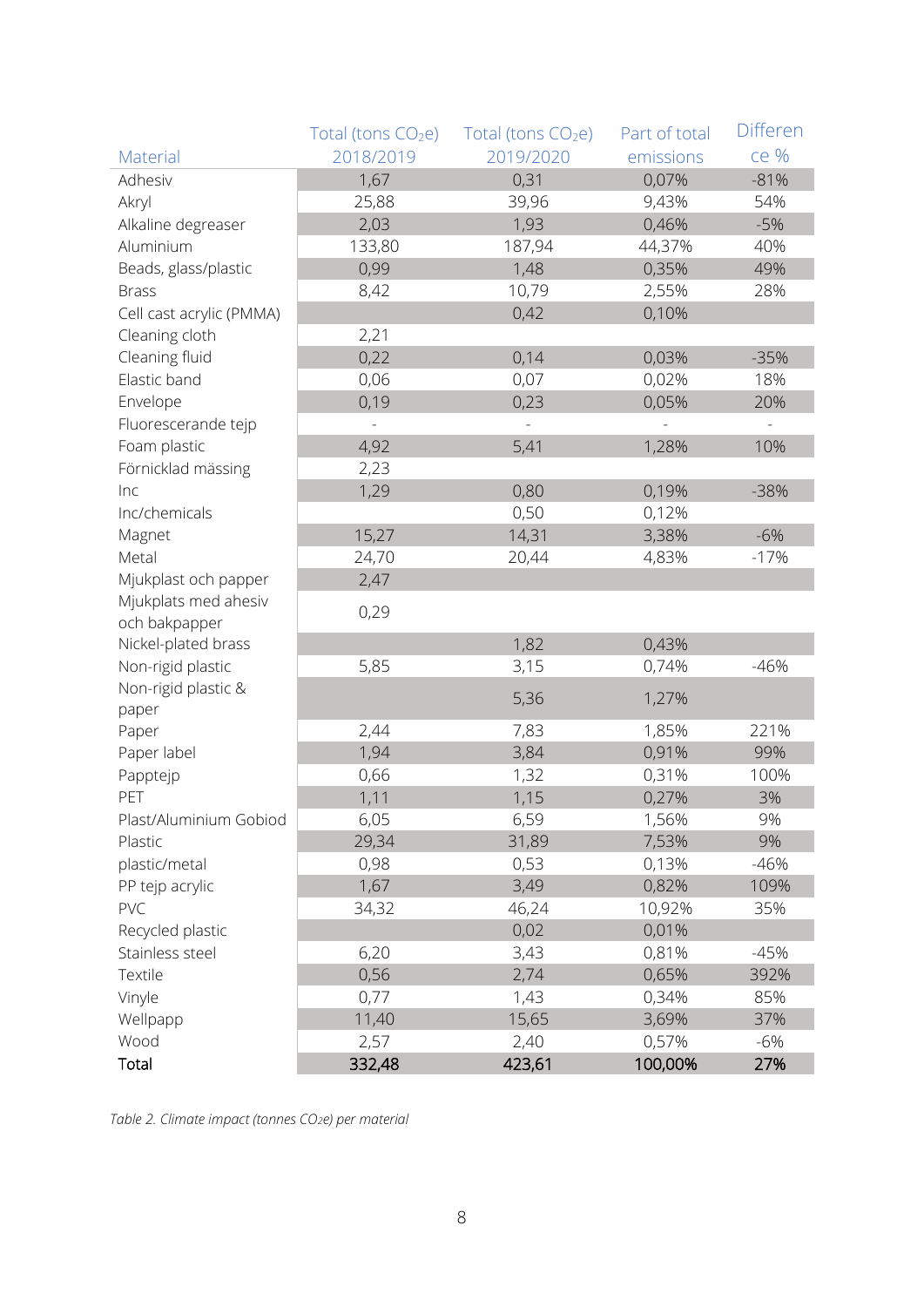# <span id="page-8-0"></span>Climate impact management plan

Table 3 specifies the activities SignMax plan to undertake in order to reduce their carbon footprint during the coming years. SignMax's goal is to reduce its emissions in relation to turnover each year. For the business year 2019-2020 the greenhouse gas emissions amounted to  $9.0$  tonnes  $CO<sub>2</sub>e/MSEK$ .

| Reduction<br>measure | Description                                              | Implementation<br>period | Expected<br>reduction $(CO2e)$ | Expected<br>reduction (%) |
|----------------------|----------------------------------------------------------|--------------------------|--------------------------------|---------------------------|
| Material             | Reduce the share of<br>virgin aluminium                  | 2019-onwards             | To be quantified               |                           |
| Material             | Substitute virgin<br>aluminium with<br>gobond            | 2019-onwards             | To be quantified               |                           |
| Material             | Substitute a share<br>of plastic signs with<br>eco board | 2020-onwards             | To be quantified               |                           |

*Table 2. Climate impact management plan*

# <span id="page-8-1"></span>Carbon offsetting plan

SignMax AB has chosen to offset through the project Tropical Mix. Tropical Mix is a land use forestry project situated in Panama. The project is verified by Gold Standard and climate impact reductions are generated by reforestation and conservation of forest. The offset credits will be cancelled in the Impact registry and SignMax will be provided with a certificate of offsetting. The cancellation of the credit will also be publicly documented on Tricorona's website: <https://www.tricorona.se/makuleringsintyg/>